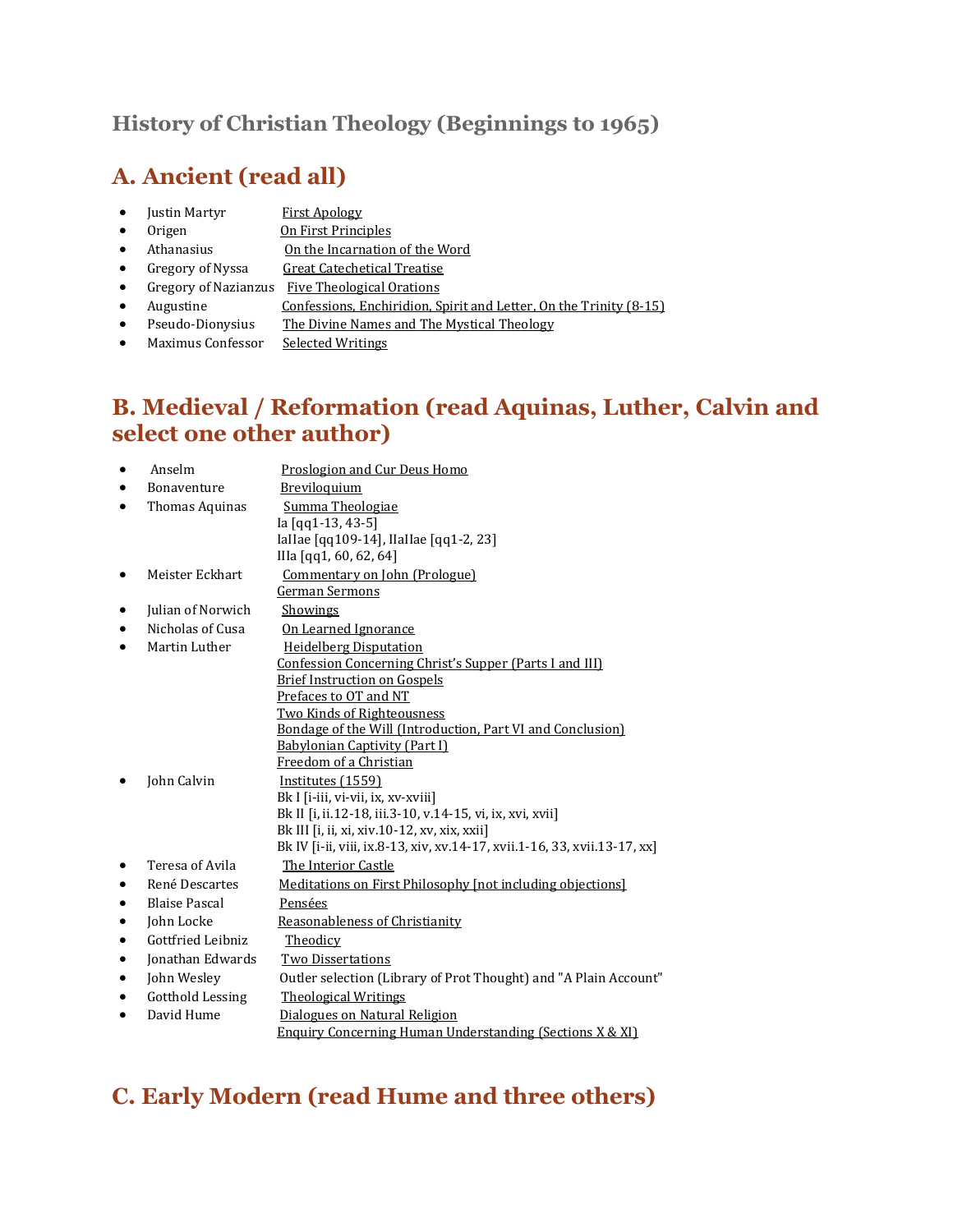- René Descartes Meditations on First Philosophy [not including objections]
- Blaise Pascal Pensées
- John Locke Reasonableness of Christianity
- Gottfried Leibniz Theodicy
- Jonathan Edwards Two Dissertations
- John Wesley Outler selection (Library of Prot Thought) and "A Plain Account"
- Gotthold Lessing Theological Writings
- David Hume **Dialogues on Natural Religion** 
	- Enquiry Concerning Human Understanding (Sections X & XI)

### **D. Nineteenth Century (read Kant, Schleiermacher, Hegel, Troeltsch and two others)**

|   | Immanuel Kant            | Prolegomena to Any Future Metaphysics                             |
|---|--------------------------|-------------------------------------------------------------------|
|   |                          | <b>Critique of Practical Reason</b>                               |
|   | Friedrich Schleiermacher | The Christian Faith                                               |
|   |                          | Introduction (paras 1-31)                                         |
|   |                          | Part I (paras 32-41, 46-51, 57-58)                                |
|   |                          | Part II/1 (paras 62-72, 75-82)                                    |
|   |                          | Part II/2 (paras 86-95, 100-2, 106-7, 109, 113-27,                |
|   |                          | 148-9, 164-72)                                                    |
|   | G. W. F. Hegel           | Phenomenology of Spirit (Preface and Introduction)                |
|   |                          | Lectures on the Philosophy of Religion (Parts I & III)            |
|   | Søren Kierkegaard        | <b>Philosophical Fragments</b>                                    |
|   |                          | The Sickness Unto Death                                           |
|   | John Henry Newman        | Fifteen Oxford Sermons                                            |
| ٠ | Horace Bushnell          | God in Christ                                                     |
| ٠ | Albrecht Ritschl         | <b>Three Essays</b>                                               |
| ٠ | Wilhelm Herrmann         | The Communion of the Christian with God                           |
| ٠ | Martin Kähler            | So-Called Historical Jesus and the Historic, Biblical Christ      |
| ٠ | Adolf von Harnack        | What is Christianity                                              |
| ٠ | Alfred Loisy             | The Gospel and the Church                                         |
|   | Maurice Blondel          | Letter on Apologetics                                             |
|   |                          | <b>History and Dogma</b>                                          |
|   | Ernst Troeltsch          | "Historical and Dogmatic Method in Theology"                      |
|   |                          | "What Does 'Essence of Christianity' Mean?"                       |
|   |                          | "Half a Century of Theology: A Review"                            |
|   |                          | "The Significance of the Historical Existence of Jesus for Faith" |
|   |                          | "The Dogmatics of the History-of-Religions School"                |
|   |                          | "The Essence of the Modern Spirit"                                |
|   |                          | "On the Possibility of a Liberal Christianity"                    |
|   |                          |                                                                   |

# **E. Twentieth Century (read Barth, Rahner and two others)**

|           | Karl Barth          | "Fate and Idea in Theology", "The Humanity of God",<br>"Concluding Postscript on Schleiermacher",<br>Church Dogmatics I/1, plus sections 57 and 58 from IV/1 |
|-----------|---------------------|--------------------------------------------------------------------------------------------------------------------------------------------------------------|
| $\bullet$ | Rudolf Bultmann     | NT and Mythology and Other Basic Writings                                                                                                                    |
| $\bullet$ | Paul Tillich        | Systematic Theology [Vols. 1 and 2]                                                                                                                          |
| $\bullet$ | H. Richard Niebuhr  | Meaning of Revelation<br>Radical Monotheism and Western Culture                                                                                              |
| $\bullet$ | Dietrich Bonhoeffer | Creation and Fall and Christ the Center and Ethics                                                                                                           |
|           | Karl Rahner         | Foundations of Christian Faith<br>Gerald McCool (ed.), A Rahner Reader                                                                                       |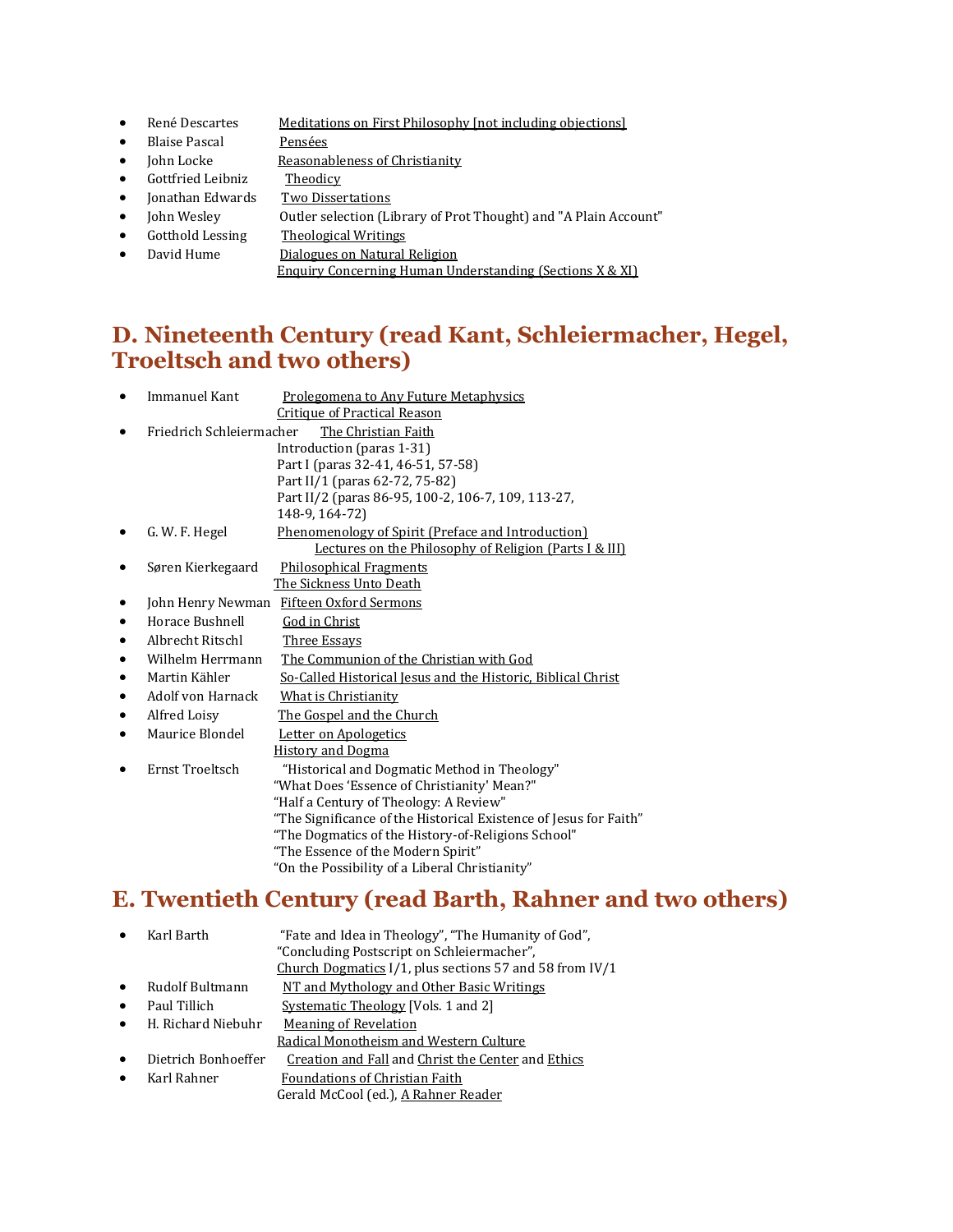- Henri de Lubac Mystery of the Supernatural
- Vladimir Lossky Mystical Theology of the Eastern Church
- Hans Urs von Balthasar Seeing the Form (Glory of the Lord, vol. I)

# **Contemporary Readings in the Nature & Tasks of Theology**

#### *1. Theology and its Cognate Disciplines*

John Cobb, Jr. and David Ray Griffin, *Process Theology* Ingolf Dalferth, *Theology and Philosophy* Sheila Greeve Davaney, *Pragmatic Historicism* David Kamitsuka, *Theology and Contemporary Culture* Paul Lakeland, *Postmodernity* Bernard Lonergan, *Method in Theology* Sallie McFague, *Metaphorical Theology* John Milbank, *Theology and Social Theory* Wolfhart Pannenberg, *Theology and the Philosophy of Science* David Tracy, *The Analogical Imagination* Robert Schreiter, *Constructing Local Theologies* Kathryn Tanner, *Theories of Culture*

#### *2. Sources and Norms: Doctrine, Scripture, Tradition*

Paul DeHart, *Trial of the Witnesses: The Rise and Decline of Postliberal Theology* Edward Farley, *Ecclesial Reflection* Hans Frei, *Types of Christian Theology* John Haught, *Christianity and Science* Gareth Jones, *Critical Theology* Gordon Kaufman, *In Face of Mystery* (Part One) David Kelsey, *Uses of Scripture in Recent Theology* Nicholas Lash, *Theology on Dover Beach* and *Theology on the Way to Emmaus* George Lindbeck, *The Nature of Doctrine* Andrew Louth, *Discerning the Mystery* Schubert Ogden, *On Theology* Edward Schillebeeckx, *Christ: The Experience of Jesus as Lord* Jürgen Moltmann, *Experiences in Theology* Geoffrey Wainwright, *Doxology: The Praise of God in Worship, Doctrine, and Life: A Systematic Theology* Maurice Wiles, *The Remaking of Christian Doctrine* Rowan Williams, *On Christian Theology* (Prologue, Chs. 1-4) & the essay, "Doctrinal Criticism: Some Questions"

#### *3. Contemporary Issues*

#### *Gender, Race/Ethnicity, Sexuality*

Marcella Althaus-Reid, *Indecent Theology* Ellen T. Armour, *Deconstruction, Feminist Theology, and the Problem of Difference: Subverting the Race/Gender Divide* J. Kameron Carter, *Race: A Theological Account* Kelly Brown Douglas, *Sexuality and the Black Church* Dwight Hopkins, *Introduction to Black Theology of Liberation* Ada María Isasi-Díaz, *Mujerista Theology* Elizabeth Johnson, *She Who Is* (Parts One and Two) Serene Jones, *Feminist Theology: Cartographies of Grace* Kwok Pui-lan, *Postcolonial Imagination & Feminist Theology* Schneider, Laurel C. *Re-Imagining the Divine* Stephanie Y. Mitchem, *Introducing Womanist Theology Economics, Class, Postcolonialism* Clodovis Boff, *Theology and Praxis* Gustavo Gutiérrez, *A Theology of Liberation*, 2nd ed. M. Douglas Meeks, *God the Economist: The Doctrine of God and Political Economy*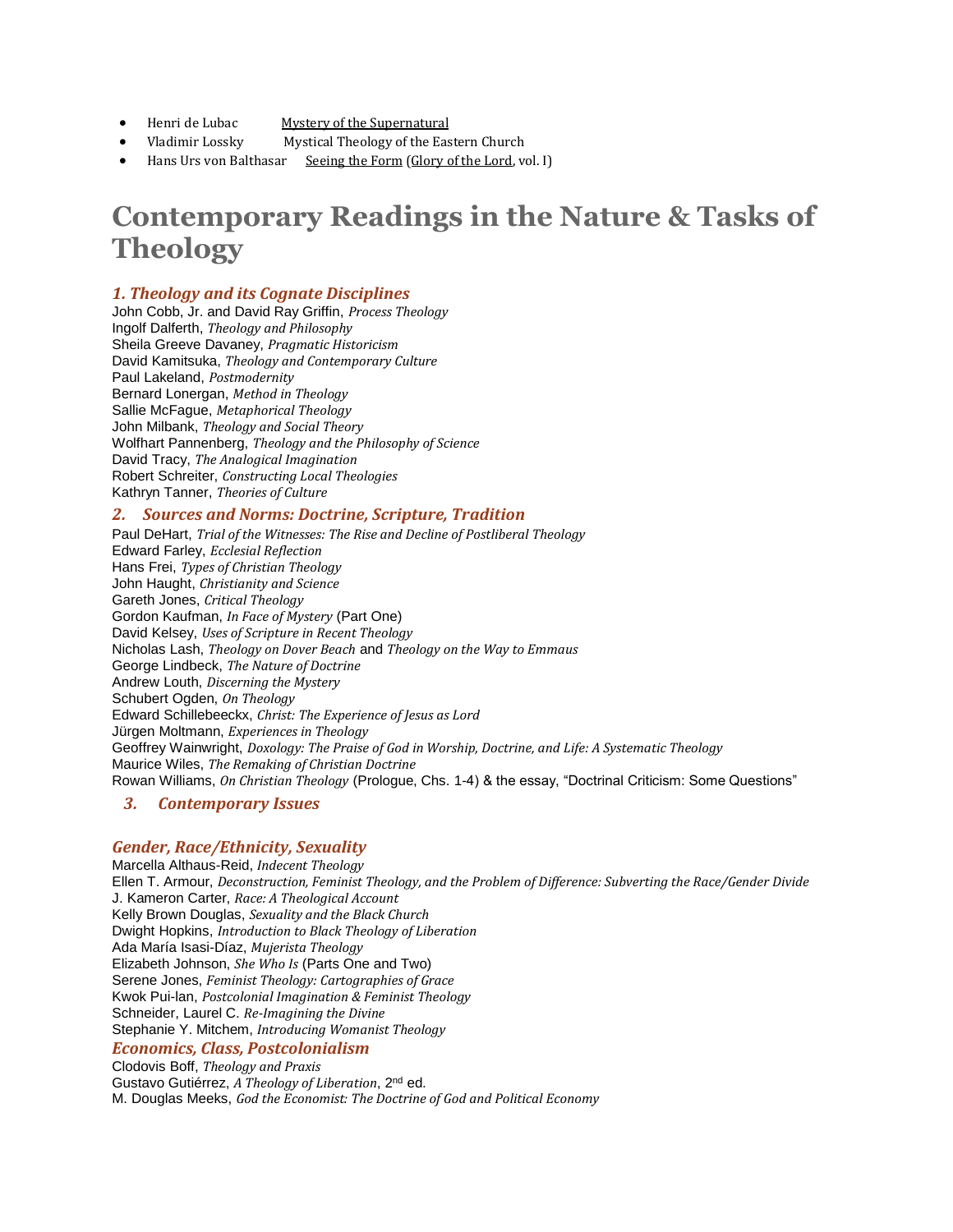Johann Baptist Metz, *Faith in History and Society* Joerg Rieger, *No Rising Tide: Theology, Economics and the Future* Mark Kline Taylor, *Remembering Esperanza*

#### *Religious Pluralism*

Francis Clooney, *Hindu God, Christian God* Jacques Dupuis, *Toward a Theology of Religious Pluralism* Jeannine Hill Fletcher, *Monopoly on Salvation? A Feminist Approach to Religious Pluralism* OR *Motherhood as Metaphor: Engendering Religious Dialogue* Paul Knitter, *Introducing Theologies of Religion*

#### **III: Doctrines**

### **Submit two problems of interest for three of the following doctrines.**

### **A. Christology**

Aulén, Gustaf. *Christus Victor: An Historical Study of the Three Main Types of the Idea of Atonement*. New York: Macmillan, 1951. Boff, Leonardo. *Jesus Christ Liberator: A Critical Christology for Our Time*. Maryknoll, N.Y.: Orbis Books, 1978. Brunner, Emil. *The Mediator*. Philadelphia: Westminster, 1947. Cobb, John B. *Christ in a Pluralistic Age*. Philadelphia: Westminster Press, 1975. Cone, James H. *A Black Theology of Liberation*. Maryknoll, N.Y.: Orbis Books, 1986. Grant, Jacquelyn. *White Women's Christ and Black Women's Jesus: Feminist Christology and Womanist Response*. Atlanta, GA: Scholars Press, 1989. Griffin, David Ray. *Process Christology*. Philadelphia: Westminster Press, 1973. Haight, Roger. *Jesus Symbol of God*. Orbis, 2000. Jenson, Robert W. *Systematic Theology*, Vol 1 New York: Oxford University Press 1997. Johnson, Elizabeth. *Consider Jesus*. New York: Crossroad, 1990. Jüngel, Eberhard. *God as the Mystery of the World*. 2nd ed. Grand Rapids: Eerdmans, 1977. Kasper, Walter. *Jesus the Christ.* New York: Paulist Press, 1976. Moltmann, Jürgen. *The Way of Jesus Christ: Christology in Messianic Dimensions*. Minneapolis: Fortress Press, 1993. Ogden, Schubert Miles. *The Point of Christology*. San Francisco: Harper & Row, 1982. Pannenberg, Wolfhart. *Jesus, God and Man*. Philadelphia: Westminster Press, 1977. Sobrino, Jon. *Christology at the Crossroads: A Latin American Approach* Sölle, Dorothee. *Christ the Representative: An Essay in Theology after the "Death of God"*. London: S.C.M. Press, 1967. Tanner, Kathryn. *Jesus, Humanity and the Trinity: A Brief Systematic Theology*.Minneapolis: Fortress Press, 2001. von Balthazar, Hans Urs. *Theo-Drama*, vol. III Wildman, Wesley. *Fidelity with Plausibility: Modest Christologies in the Twentieth Century*. Albany: SUNY Press, 1998. Yoder, John Howard. *The Politics of Jesus*. Grand Rapids: Eerdmans, 1972.

### **B. Ecclesiology**

*Baptism, Eucharist and Ministry*. Faith and Order Paper No. 111.Geneva: World Council of Churches, 1982. Doyle, Dennis. *Communion Ecclesiology: Visions and Versions*. Maryknoll, N.Y.: Orbis,

2000.

Dulles, Avery. *Models of the Church*. Garden City, N.Y.: Doubleday, 1974.

Evans, G. R. *The Church and the Churches: Toward an Ecumenical Ecclesiology*. New York: Cambridge University Press, 1994.

Fulkerson, Mary. *Places of Redemption: Theology for a Worldly Church.* New York: Oxford University Press, 2007.

Haight, Roger. *Christian Community in History Vo. 2*. (New York: Continuum, 2005), pp. 291-495. Gunton, Colin and Daniel Hardy, eds. *On Being the Church: Essays on Christian*

 *Community*. Edinburgh: T&T Clark, 1989.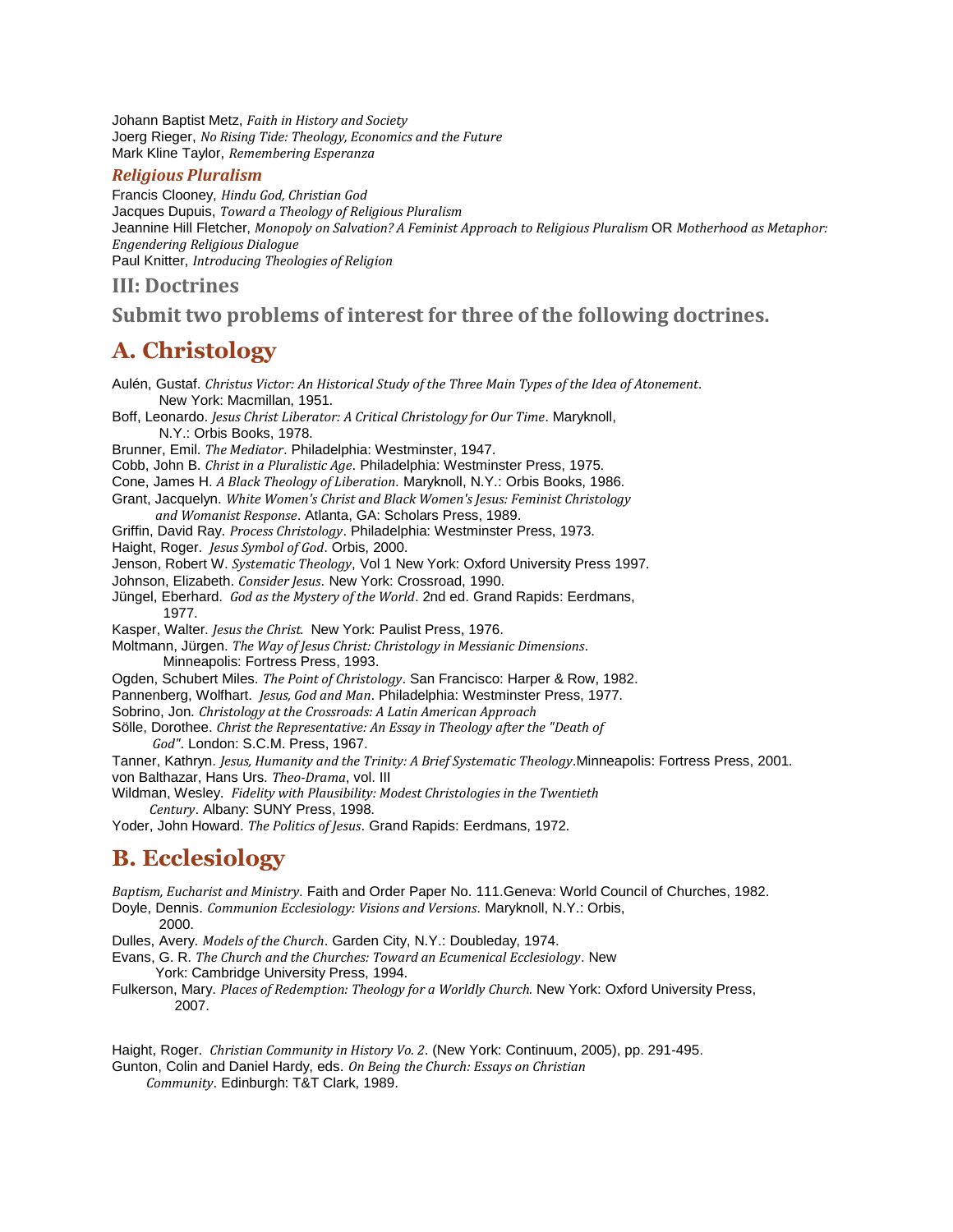Healy, Nicholas M. Church, *World and the Christian Life: Practical-Prophetic Ecclesiology*. New York: Cambridge University Press, 2000.

Hütter, Reinhard. *Suffering Divine Things: Theology as Church Practice.* Grand Rapids: Eerdmans, 2000.

Moltmann, Jürgen. *The Church in the Power of the Spirit: A Contribution to Messianic Ecclesiology*. Minneapolis: Fortress Press, 1993.

Russell, Letty M. *Church in the Round*. Louisville: Westminster/John Knox, 1993. Schillebeeckx, Edward. *Church: The Human Story of God*. New York: Crossroad, 1990.

Segundo, Juan Luis. *The Community Called Church*. Maryknoll, N.Y.: Orbis, 1973.

Suchocki, Marjorie Hewitt. *God Christ Church: A Practical Guide to Process Theology*, (1999).

Volf, Miroslav. *After Our Likeness: The Church in the Image of the Trinity*. Grand Rapids: Eerdmans, 1998.

Watson, N. K. *Introducing Feminist Ecclesiology*. New York: Continuum, 2002.

Zizioulas, John D. *Being as Communion: Studies in Personhood and the Church*.

Crestwood, NY: St. Vladimir's Seminary Press, 1985.

### **C. Eschatology**

Balthasar, Hans Urs von. *Theology of History* New York,: Sheed and Ward, 1963. Barth, Karl. *The Epistle to the Romans*. 1921 rev. ed. London: Oxford U. Press, 1968.

Bultmann, Rudolf. *History and Eschatology: The Presence of Eternity* New York: Harper & Brothers, 1957.

Fiddes, Paul S. *The Promised End*. Oxford: Blackwell, 2000.

Keller, Catherine. *Apocalypse Now and Then: A Feminist Guide to the End of the World* Boston: Beacon Press, 1996.

Moltmann, Jürgen. *The Coming God*. Tr. Margaret Kohl. Minneapolis: Fortress Press, 1996.

\_\_\_\_\_. *Theology of Hope: On the Ground and the Implications of a Christian Eschatology*. London: SCM Press, 1967.

Pannenberg, Wolfhart. *Systematic Theology*, vol. 3 Grand Rapids: Eerdmans, 1998. \_\_\_\_\_. *Basic Questions in Theology I*. Philadelphia: Fortress, 1970.

Peters, Ted. *God the World's Future,* Minneapolis: Fortress Press, 1992.

Polkinghorne, John and Michael Welker, eds., *The End of the World and the Ends of God*. Harrisburg, PA: Trinity Press International, 2000.

Sauter, Gerhard. *What Dare We Hope? Reconsidering Eschatology*. Harrisburg, PA: Trinity Press International, 1999.

Schweitzer, Albert. *The Quest of the Historical Jesus*. New York: Macmillan, 1961.

Schwarz, Hans. *Eschatology*. Grand Rapids: Eerdmans, 2000.

Weiss, Johannes. *Jesus' Proclamation of the Kingdom of God*. Philadelphia: Fortress Press, 1971.

Williams, Rowan. *Resurrection*. Harrisburg, Pa.: Morehouse, 1994.

### **D. Doctrine of God (Trinity and Creation)**

Karl Barth, *Church Dogmatics*, vol. III/1 (§41, subsections 2 & 3) Boff, Leonardo. *Trinity and Society*. Maryknoll, NY: Orbis, 1988. Bulgakov, Sergius. *The Bride of the Lamb*, Part I Cobb, John B. *Christian Natural Theology*. Cone, James. *God of the Oppressed* (Maryknoll, N.Y.: Orbis, 1975, 1997). Farley, Edward. *Divine Empathy*. Minneapolis: Fortress, 1996. Gunton, Colin. *The One, the Three, and the Many: God, Creation, and the Culture of Modernity*. Cambridge: Cambridge University, 1993. Johnson, Elizabeth A. *She Who Is: The Mystery of God in Feminist Theological Discourse*. New York: Crossroads, 1992. Jüngel, Eberhard. *God as the Mystery of the World*.Grand Rapids: Eerdmans, 1983. Kaufman, Gordon. *Theological Imagination: Constructing the Concept of God* (1981). Keller, Catherine. *Face of the Deep: A Theology of Becoming*. New York: Routledge, 2003. LaCugna, Catherine Mowry. *God for Us: The Trinity and Christian Life*. San Francisco: Harper Collins, 1991.

Marion, *God Without Being*. Chicago: University of Chicago Press, 1991.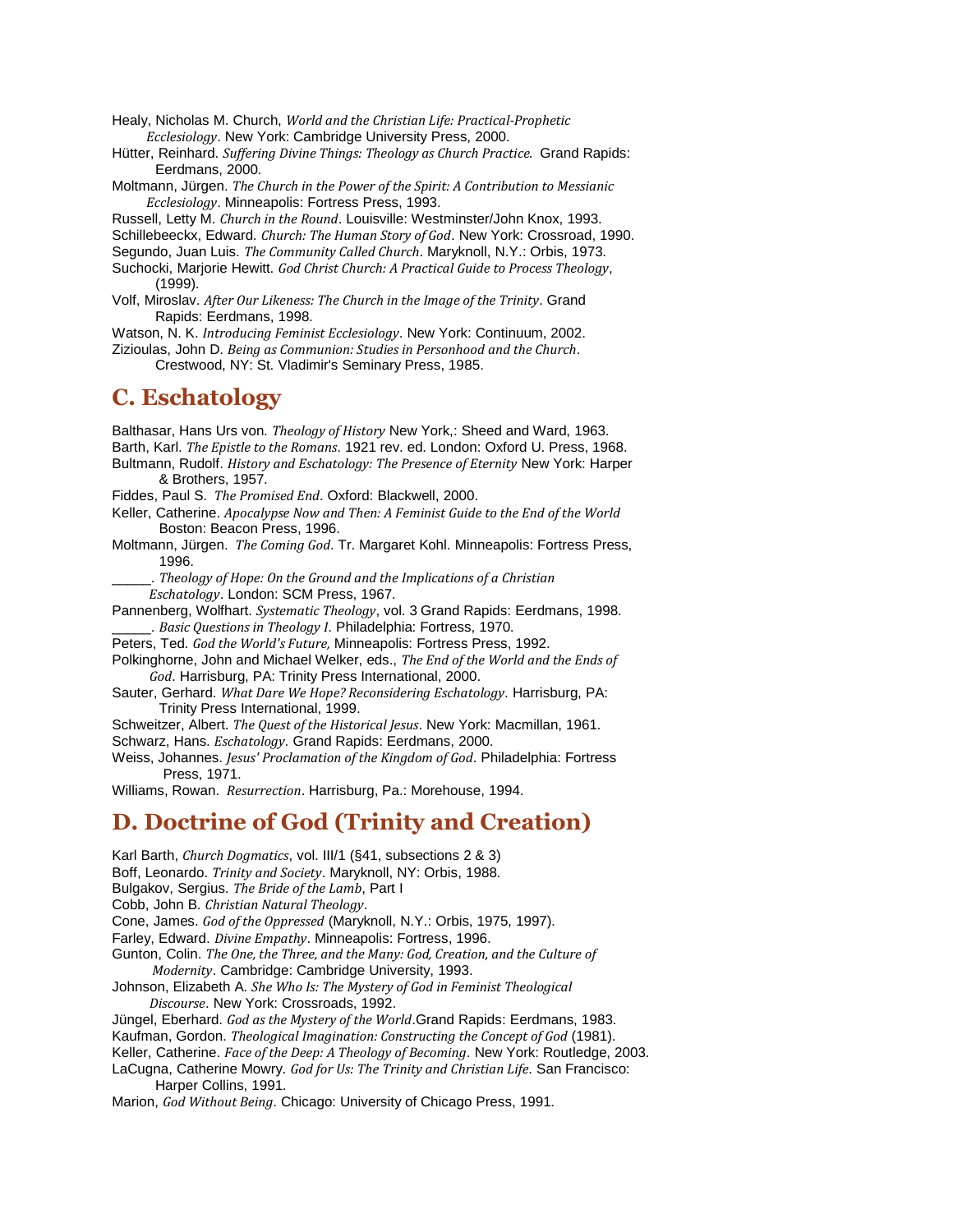McFague, Sallie. *Models of God: Theology for an Ecological, Nuclear Age*. Philadelphia: Fortress, 1987.

\_\_\_\_\_\_\_\_\_\_\_\_, *The Body of God: An Ecological Theology.* Philadelphia: Fortress, 1993.

Moltmann, Jürgen. *The Trinity and the Kingdom: The Doctrine of God*. San Francisco: Harper & Row, 1981.

\_\_\_\_\_. *God in Creation: A New Theology of Creation and the Spirit of God*. San Francisco: Harper & Row, 1985.

Lash, Nicholas. *Easter in Ordinary*. Notre Dame: University of Notre Dame Press, 1990.

Pannenberg, Wolfhart. *Systematic Theology*. Vol. 1.

Rahner, Karl. *The Trinity*. New York: Herder & Herder, 1997.

Schneider, Laurel. *Beyond Monotheism: A Theology of Multiplicity.* New York: Routledge, 2008.

Tanner, Kathryn. *God and Creation in Christian Theology: Tyranny or Empowerment?* (1988).

Tillich, Paul. *Systematic Theology* Vol. 1. Chicago: University of Chicago Press, 1951.

Delores Williams, *Sisters In The Wilderness: The Challenge Of Womanist God-Talk*

(Maryknoll NY: Orbis Books, 1993).

Zizioulas, John D. *Being as Communion* (1985).

### **E. Anthropology/Soteriology**

Armour, Ellen T. *Signs and Wonders*

Barth, Karl. *Church Dogmatics* III/2.

Cone, James. *God of the Oppressed* New York: The Seabury Press, 1975.

Coakley, Sarah. *Powers and Submissions*. Oxford: Blackwell, 2002.

Copeland, Shawn. *Enfleshing Freedom: Body, Race and Being.* Minneapolis: Fortress, 2010.

Comblin, Joseph. *Retrieving the Human: A Christian Anthropology* (1990).

Farley, Edward. *Good and Evil: Interpreting a Human Condition* (1990).

Heim, S. Mark. *The Depth of Riches: A Trinitarian Theology of Religious Ends* (Grand Rapids: Eerdmans, 2001).

Hopkins, Dwight N. *Down, up, and Over: Slave Religion and Black Theology*. Minneapolis: Fortress Press, 2000.

Jones, Serene. *Feminist Theory and Christian Theology: Cartographies of Grace* Minneapolis: Fortress Press, 2002.

Keller, Catherine. *From a Broken Web: Separation, Sexism, and Self* (1986)

McFadyen, Alistair I. *The Call to Personhood: A Christian Theory of the Individual in Social Relationships* (1990).

Milbank, John. *Being Reconciled: Ontology and Pardon* (New York: Routledge, 2003).

Niebuhr, Reinhold. *The Nature and Destiny of Man*, 2 vols. (1951)

Pannenberg, Wolfhart. *Anthropology in Theological Perspective*. Philadelphia: Westminster Press, 1985.

Pauw, Amy Plantinga and Serene Jones, eds. *Feminist and Womanist Essays in Reformed Dogmatics*. Louisville:Westminster John Knox Press, 2006.

Ray, Darby. *Deceiving the Devil: Atonement, Abuse and Ransom*.Cleveland: Pilgrim Press, 1998.

Ricoeur, Paul. *Oneself as Another* (1992)

Tillich, Paul. *Systematic Theology* Vol. II Chicago: University of Chicago Press, 1951.

### **F. Pneumatology**

Betcher, Sharon. *Spirit and the Politics of Disablement.* Minneapolis: Fortress, 2007. Buckley, James J. and David S. Yeago, eds. *Knowing the Triune God: The Work of the Spirit in the Practices of the Church*. Grand Rapids: Eerdmans, 2001. Bulgakov, Sergius. *The Comforter*. Eerdmans, 2004. Congar, Yves. *I Believe in the Holy Spirit.* Cooke, Bernard. *Power and the Spirit of God.* New York: Oxford University Press, 2004. Del Colle, Ralph. *Christ and the Spirit* 1994. Hodgson, Peter. *Winds of the Spirit: A Constructive Christian Theology*. Minneapolis: Fortress, 1994). McIntyre, John. *The Shape of Pneumatology: Studies in the Doctrine of the Holy Spirit*. Moltmann, Jürgen. *The Spirit of Life*. Minneapolis: Fortress, 1992. Pannenberg, Wolfhart. *Systematic Theology*. Vol. 3. Grand Rapids: Eerdmans, 1998. Rahner, Karl. *Spirit in the World*.New York: Herder and Herder, 1968. Tillich, Paul. *Systematic Theology* Vol. 3.